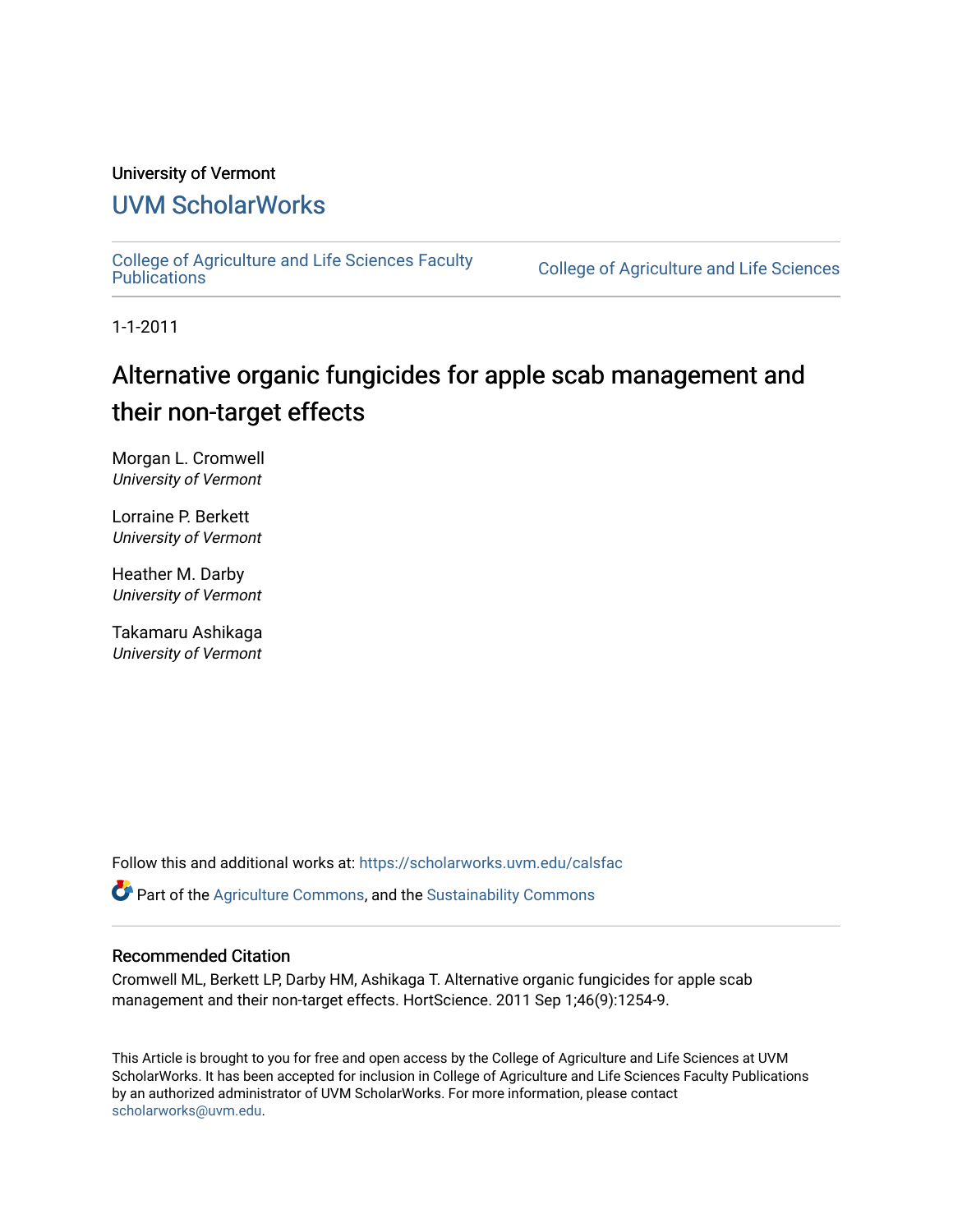# Alternative Organic Fungicides for Apple Scab Management and Their Non-target Effects

## Morgan L. Cromwell<sup>1</sup>, Lorraine P. Berkett, and Heather M. Darby

Department of Plant and Soil Science, University of Vermont, 63 Carrigan Drive, Jeffords Building, Burlington, VT 05405

### Takamaru Ashikaga

Medical Biostatistics, University of Vermont, Burlington, VT 05405

Additional index words, apple, organic production, alternative fungicides, non-target effects, apple scab (Venturia inaequalis)

Abstract. A major challenge in organic apple production in humid production regions is the available fungicide options for apple scab [Venturia inaequalis (Cooke) Wint.] management. The standard sulfur/lime sulfur fungicide program can be injurious to the applicator, the apple ecosystem, and the apple tree itself. The objectives of this study were to compare the efficacy of three potential alternative fungicides [potassium bicarbonate (PB), neem oil (NO), and Bacillus subtilis (Bs)] with a standard organic sulfur/lime sulfur (SLS) fungicide program and a non-treated control (NTC) for management of apple scab and to evaluate potential non-target impacts on pest and beneficial arthropod populations. The five treatments were applied to 'Empire' trees arranged in a completely randomized design with five single-tree replications at the University of Vermont Horticultural Research Center in South Burlington, VT. Fungicides were applied with a handgun to drip using maximum label rates. Applications began on 26 Apr. 2007 and 23 Apr. 2008 and continued on approximately a weekly schedule through the end of June and then every 2 weeks through 23 July 2007 and 17 July 2008, respectively. The standard SLS treatment resulted in the best scab control in both years. The NO treatment reduced foliar and fruit scab compared with the NTC and the other alternatives at the end of the 2008 growing season and had insecticidal activity. However, both the SLS and NO treatments had disadvantages, including phytotoxic burning on the fruit and/or significantly more russeting on the fruit at harvest. In each year of the study, one or more of the alternative treatments, particularly Bs, resulted in higher insect damage than the non-fungicide-treated control. This research showed that PB, Bs, and NO do not offer advantages over the standard SLS fungicide program in organic apple production and in some cases offer distinct disadvantages in terms of non-target impacts. Chemical names used: potassium bicarbonate (Armicarb "O"), Bacillus subtilis (Serenade MAX), neem oil (Trilogy), sulfur (Microthiol Sulfur)/lime sulfur (Miller Lime Sulfur)

A major limitation to organic apple [Malus sylvestris (L.) Mill. var. domestica (Borkh.) Mansf.] production is the available fungicide options for apple scab, a significant disease of apples in humid production regions. Apple scab can have devastating impacts, including a decrease in fruit quality and yield (Cooley et al., 2008; MacHardy, 1996). Fruit infection causes deformities, cracks, and fruit drop. Severe foliar infection can lead to premature defoliation and reduced tree vigor, which in turn may restrict or prevent formation of fruit buds for the next year (Jones and Aldwinckle, 1990).

Of the fungicides approved for use under organic apple certification standards such as those recommended by the Organic Materials Review Institute, only sulfur or lime sulfur is commonly used against Venturia inaequalis in organic apple production in New England (Cooley et al., 2008). Liquid lime sulfur (calcium polysulfide, made by reacting calcium hydroxide with sulfur) was a highly recommended fungicide in the early 20th century, was effective as a protectant fungicide, and could also be used to eradicate established infections (Hamilton and Keitt, 1928). However, lime sulfur-based fungicides are highly caustic and can be injurious to the tree, lowering photosynthesis rates, and reducing fruit set and pollen germination (Burrell, 1945; Environmental Protection Agency, 2006; MacDaniels and Furr, 1930; MacHardy, 1996; McArtney et al., 2006; Palmer et al., 2003). Lime sulfur applications can also result in lower fruit yields, premature fruit drop, and can cause russeting and phytotoxic burns on the fruit, lowering fruit quality (Burrell, 1945; Holb et al., 2003; MacHardy, 1996; Palmiter

and Smock, 1954). Elemental sulfur materials are less caustic to the applicator and consequently, wettable elemental sulfur fungicides have been incorporated into programs with lime sulfur (MacHardy, 1996). However, elemental sulfur fungicides are considered less effective with only weak protective activity against apple scab (Cooley et al., 2008; Ellis et al., 1998; Lewis and Hickey, 1972). Both elemental sulfur and lime sulfur fungicides have adverse, non-target effects on beneficial predatory mites (Holdsworth, 1972; MacPhee and Sanford, 1954, 1956; van de Vrie, 1962).

Because of the negative attributes of the standard sulfur/lime sulfur fungicides in organic apple production, it is important to evaluate the effectiveness of alternative, organically approved fungicides. Potassium bicarbonate (Eco-Mate Armicarb ''O''; Helena Chemical Co., Collierville, TN; 85% a.i.), Bacillus subtilis strain OST713 (Serenade MAX; Agra-Quest, Davis, CA; 14.6% a.i.), and clarified hydrophobic extract of neem oil (Trilogy; Certis U.S.A. L.LC., Columbia, MD; 70% a.i.) are fungicides that were approved for organic apple production but have not been fully evaluated and compared with the standard sulfur/lime sulfur fungicide program in the humid production region of New England. Potassium bicarbonate has been shown to have activity against apple scab and sooty blotch (an extensive complex of fungi as documented by Díaz Arias et al., 2010) in Switzerland apple orchards (Tamm et al., 2006). A potassium bicarbonate treatment on multiple cultivars in field experiments in Romania resulted in significantly reduced foliar and fruit apple scab (Mitre et al., 2009, 2010). The Armicarb formulation of potassium bicarbonate significantly reduced apple scab severity on leaves and fruit compared with a water control treatment and was as effective as an elemental sulfur treatment in field trials in Belgium (Jamar et al., 2008, 2010). Past research evaluating Bacillus subtilis on apple trees in Pennsylvania showed that trees treated with Serenade MAX had significantly lower apple scab incidence and severity than a nontreated water control treatment (Travis et al., 2005). Extracts from the neem tree, Azadirachta indica such as azadirachtin, are commonly used as an insecticide but have shown antifungal properties against postharvest apple diseases [Botrytis cinerea (pers.) ex Fr., Penicillium expansum Thom., and Glomerella cingulata (Ston.) Spauld. & Schrenk] (Moline and Locke, 1993). These materials were labeled as organically approved fungicides for management of apple scab and other fungal diseases such as cedar apple rust [Gymnosporangium juniperi-virginianae (Schwein)], fruit rots, sooty blotch, and flyspeck [Zygophiala jamaicensis (E. Mason)].

The major objectives of this research were to: 1) evaluate the efficacy of alternative fungicides (potassium bicarbonate, Bacillus subtilis, and neem oil) against apple scab compared with a standard sulfur and lime sulfur fungicide program; and 2) evaluate the potential nontarget effects of the fungicide treatments on beneficial and pest arthropod populations.

Received for publication 4 Apr. 2011. Accepted for publication 25 June 2011.

This research was funded, in part, by a grant from the USDA Integrated Organic Program.

We thank Terence Bradshaw for his endless help in the field and Sarah Kingsley-Richards for all those long tedious days of data collection.

<sup>&</sup>lt;sup>1</sup>To whom reprint requests should be addressed; e-mail morgan.cromwell@uvm.edu.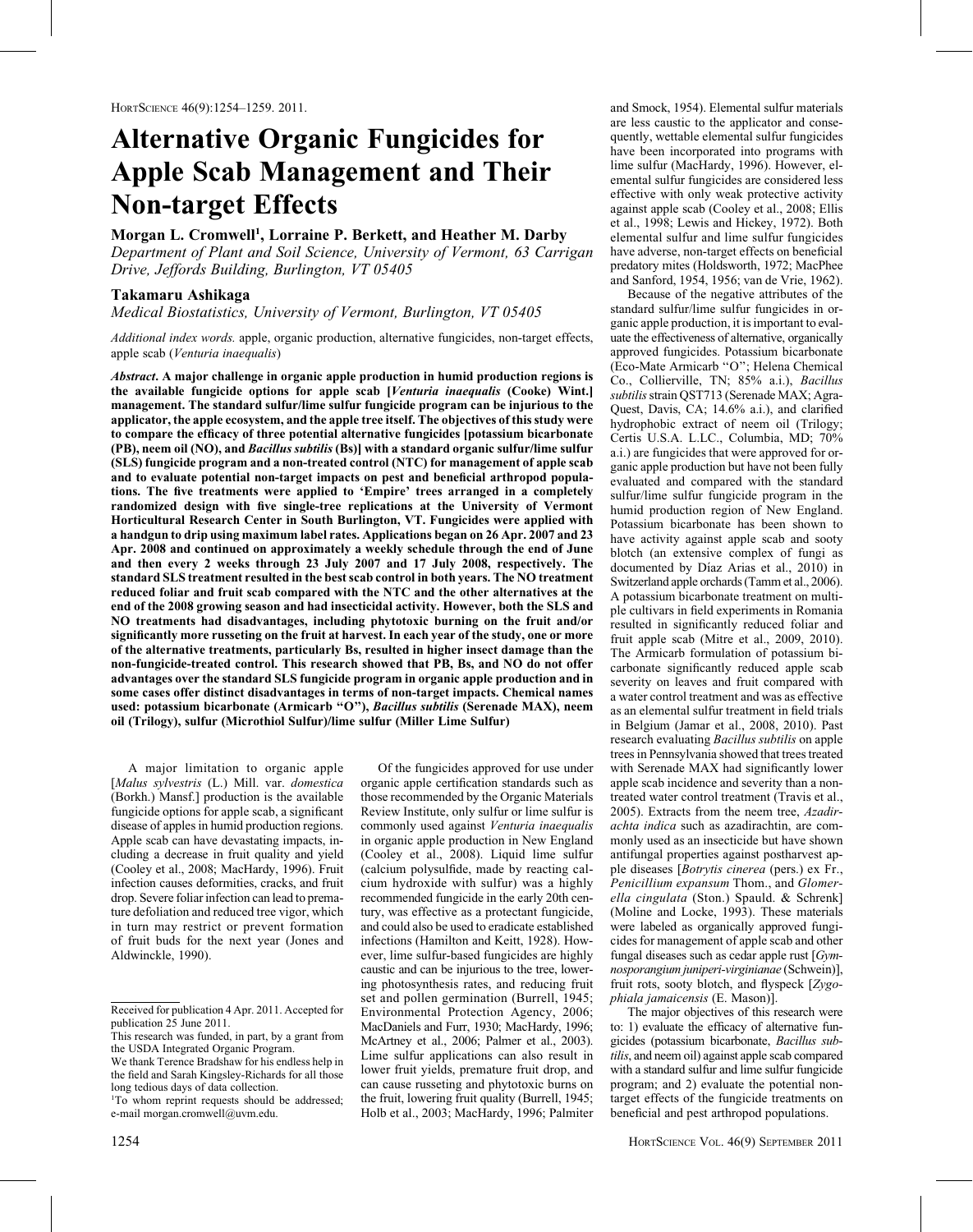Portions of the results from the first year of this experiment are published (Cromwell et al., 2008).

#### Materials and Methods

The study was conducted at the University of Vermont Horticultural Research Center in South Burlington, VT, on 'Empire' trees on M.7 or Mark rootstocks that averaged 3.0 m high  $\times$  3.0 m wide and were planted in 1990 at a spacing of  $3.7 \text{ m} \times 5.5 \text{ m}$ . Previous research in this orchard showed that the rootstock did not affect disease incidence and therefore, it was not considered a variable in this experiment (Reardon et al., 2005). Treatments were arranged in a completely randomized design with five single-tree replications of the five treatments: PB, Bs, NO, SLS, and NTC. Before 2007, the experimental orchard was managed using standard integrated pest management practices. The research orchard was not organically certified.

A ''scab risk'' assessment was conducted for the study in the fall of 2006 and 2007 to determine the potential risk for apple scab in the spring of 2007 and 2008, respectively (Cooley et al., 2008; Reardon et al., 2005). Based on the 2006 ''scab risk'' assessment, we concluded the orchard was at a ''low'' risk for apple scab; however, from the 2007 assessment, we determined the orchard was at a ''high'' risk for scab in Spring 2008. Thus, in the fall of 2007, sanitation measures were undertaken to reduce the amount of overwintering pathogen on fallen scabbed leaves (Cromwell et al., 2009). Sanitation measures were unnecessary in the fall of 2006 because the inoculum level was low, indicated by the "low" risk rating.

Fungicides were applied with a 189-L, three-point hitch PTO sprayer (Nifty Fifty; Rears Mfg. Co., Eugene, OR) with an attached Green Garde handgun (Model JD9-C; Chicago, IL) having an L tip at a pressure of 689 kpa. Maximum labeled product rates of the following materials were applied dilute to drip: potassium bicarbonate at 4.2 kg·ha<sup>-1</sup>; *Bacillus subtilis* at 3.4 kg·ha<sup>-1</sup>; neem oil at 18.7 L-ha–1; sulfur at 16.8 kg-ha–1; and lime sulfur at 18.7 L·ha<sup>-1</sup>. Fungicide applications in 2007 began on 26 Apr. and continued on approximately a weekly schedule through the end of June and then every 2 weeks to the last fungicide application on 23 July (Table 1). Applications were made weekly in 2008 from 23 Apr. through the end of June and every 2 weeks until 17 July (Table 1). Conditions were highly conducive for fire blight [Erwinia amylovora (Burrill) Winslow et al.] in 2007, so streptomycin sulfate (Agri-Mycin 17; Nufarm Americas, Inc. Burr Ridge, IL) was applied at 1.1 kg·ha<sup>-1</sup> on 11 May 2007 using a Rears Pak-Blast 100 sprayer (Rears Manufacturing, Eugene, OR). To suppress fire blight in 2008, copper (C-O-C-S WDG; Loveland Products, Inc., Greeley, CO) at 6.7 kg·ha<sup>-1</sup> was applied to all experimental trees with the Rears Pak-Blast 100 sprayer at the silver tip phenological stage on 18 Apr. 2008.

Table 1. Apple scab on 'Empire' trees, 2007 and 2008.

|                       |                                 | Scab incidence (percent leaves or fruit affected) |                   |                                                   |                     |
|-----------------------|---------------------------------|---------------------------------------------------|-------------------|---------------------------------------------------|---------------------|
| 2007                  |                                 | Cluster leaves <sup>x</sup>                       |                   | Terminal leaves <sup>x</sup>                      | Fruit <sup>x</sup>  |
| Treatment and rate/ha | Application timing <sup>2</sup> | $18-20$ June                                      | $18-20$ June      | $22 - 24$ Aug.                                    | 10-Sept.            |
| PB 4.2 kg             | $1 - 12$                        | $0.1^w$                                           | 0.4               | 12.3 <sub>b</sub>                                 | 11.2 bc             |
| $Bs$ 3.4 $kg$         | $1 - 12$                        | 0.3                                               | 1.5               | 17.0 <sub>b</sub>                                 | $22.4$ ab           |
| <b>NO 18.7 L</b>      | $1 - 12$                        | $\theta$                                          | 1.2               | 9.9 b                                             | 11.6 <sub>b</sub> c |
| $S$ 16.8 kg           | $1, 5, 8, 10-12$                |                                                   |                   |                                                   |                     |
| LS 18.7 L             | $2-4, 6-7, 9$                   | $\boldsymbol{0}$                                  | 0.7               | 1.1c                                              | 0.4c                |
| <b>NTC</b>            | $1 - 12$                        | 0.3                                               | 2.4               | 29.2a                                             | 25.2a               |
|                       |                                 |                                                   |                   | Scab incidence (percent leaves or fruit affected) |                     |
| 2008                  |                                 | Cluster leaves $x$                                |                   | Terminal leaves <sup>x</sup>                      | Fruit <sup>x</sup>  |
| Treatment and rate/ha | Application timing <sup>y</sup> | $16-18$ June                                      | $16-18$ June      | $12 - 15$ Aug.                                    | 3-Sept.             |
| PB 4.2 kg             | $1 - 12$                        | $2.1 \text{ c}^w$                                 | 13.6 b            | 41.5 <sub>b</sub>                                 | 45.8 <sub>b</sub>   |
| <b>Bs</b> 3.4 kg      | $1 - 12$                        | 5.2 <sub>bc</sub>                                 | $16.9$ ab         | 54.5 a                                            | 62.4a               |
| <b>NO 18.7 L</b>      | $1 - 12$                        | 7.6ab                                             | 9.9 <sub>bc</sub> | 28.7 c                                            | 32.4c               |
| S 16.8 kg             | $8 - 12$                        |                                                   |                   |                                                   |                     |
| LS 18.7 L             | $1 - 7$                         | 1.1c                                              | 4.3c              | 8.9 d                                             | 2.9d                |
| <b>NTC</b>            | $1 - 12$                        | 10.9a                                             | 21.9a             | 55.7 a                                            | 64.0 a              |

 ${}^2$ Application timings: 1 = (Green tip) 26 Apr.; 2 = (TC) 7 May; 3 = (Pink) 11 May; 4 = (Pink) 17 May; 5 = (Pink-Bloom) 24 May; 6 = (Petal fall) 29 May; 7 = 7 June; 8 = 14 June; 9 = 22 June; 10 = 29 June; 11 = 12 July;  $12 = 23$  July.

 $\frac{y}{y}$ Application timings: 1 = (Green tip) 23 Apr.; 2 = (TC) 1 May; 3 = (Pink) 7 May; 4 = (Bloom) 14 May; 5 = (Petal fall) 21 May;  $6 = 30$  May;  $7 = 5$  June;  $8 = 12$  June;  $9 = 19$  June;  $10 = 26$  June;  $11 = 2$  July;  $12 = 17$  July. x Assessment of 10 clusters, 10 terminals, and 50 fruit per tree on five single-tree replicates per treatment. wNumbers within columns followed by the same letter do not differ significantly, Fisher's protected least significant difference,  $P \le 0.05$ ; columns with no letters following the numbers do not have a significant F-value, analysis of variance,  $P \le 0.05$  or Kruskal-Wallis,  $P \le 0.05$ , when data normality could not be rescued with data transformation because of zeros in data.

Weather was monitored with a Davis Vantage Pro Wireless Weather Station (Davis Instruments Corp., Hayward, CA) and primary apple scab infection periods were calculated according to formulas based on the Mills table using the minimum hours of leaf wetness necessary for an infection period (MacHardy and Gadoury, 1989; Reardon et al., 2005; Stensvand et al., 1997), with the exception that wetting periods starting with nightfall rains were also included in the calculations because a portion of ascospores are released at night (Gadoury et al., 1998). Secondary infection periods were determined similarly with the exception that leaf wetness hours caused by dew alone were also included. Ascospore maturity was calculated using the New Hampshire model developed by Gadoury and MacHardy (1982). The potential release of mature ascospores was determined according to criteria established by Gadoury et al. (1998) and used by Reardon et al. (2005).

The 2007 primary scab season had six infection periods spanning 17 d: 27 to 30 Apr.; 10 to 11, 15 to 17, 19 to 21, and 27 to 28 May; and 31 May to 2 June. In 2008, there were six primary infection periods covering 13 d: 28 to 29 Apr.; 2 to 4, 15, 22 to 24, and 26 to 27 May; and 31 May to 1 June. Overall, 2007 had more wet days, days in which an infection period occurred, during the primary season, but there were a total of 55 wet days in the secondary scab season in 2008, eight more than the 47 wet days that occurred in 2007 (Cromwell et al., 2009).

Insecticides and miticides were applied based on a standard organic management program in 2007. Materials were applied to the whole orchard using a Rears Pak-Blast 100 sprayer. Horticultural oil (JMS Stylet oil; JMS Flower Farms, Inc., Vero Beach, FL) was applied at the silver tip phenological stage (22 Apr. 2007 at 24.3  $L \cdot ha^{-1}$ ) and at the half-inch green tip stage (7 May 2007 at 15.9 L-ha–1) for management of mites [Panonychus ulmi (Koch)]. Bacillus thuringiensis (Dipel DF; Valent USA Corp., Walnut Creek, CA) was applied on 7 and 14 June 2007 and on 2 Aug. 2007 for codling moth [Cydia pomonella (L.)] at 1.1 kg·ha<sup>-1</sup>; spinosad (Entrust; Dow AgroSciences, L.L.C., Indianapolis, IN) was used on 29 June 2007 for oblique banded leafroller [Choristoneura rosaceana (Harris)] and on 2 Aug. 2007 for codling moth and apple maggot fly [Rhagoletis pomonella (Walsh)] at 0.1 L·ha<sup>-1</sup>. In addition, kaolin clay (Surround WP; Tessenderlo Kerley, Inc., Phoenix, AZ) was applied three times on 29 May at 70.1 kg·ha<sup>-1</sup> and on 14 and 22 June 2007 at 46.8 kg-ha–1, targeting European apple sawfly [Hoplocampa testudinea (Klug)] and/or plum curculio [Conotrachelus nenuphar (Herbst)]. In 2008, horticultural oil (JMS Stylet oil) was applied at silver tip, 18 Apr. 2008 at 24.3 L·ha<sup>-1</sup>, for management of mites. No insecticides, except kaolin clay (Surround WP), were applied in 2008 to better assess any non-target effects of the fungicides on insect populations. Kaolin clay (Surround WP) was applied two times on 22 and 29 May 2008 at 70.1 kg-ha–1 for European apple sawfly and plum curculio and once more on 5 June 2008 at 46.8 kg-ha–1 for plum curculio.

Apple scab incidence was assessed by observing presence or absence of symptoms on both sides of all leaves on a representative sample of 10 fruit clusters and 10 vegetative terminals from each single-tree replicate for each of the five treatments on 18 to 20 June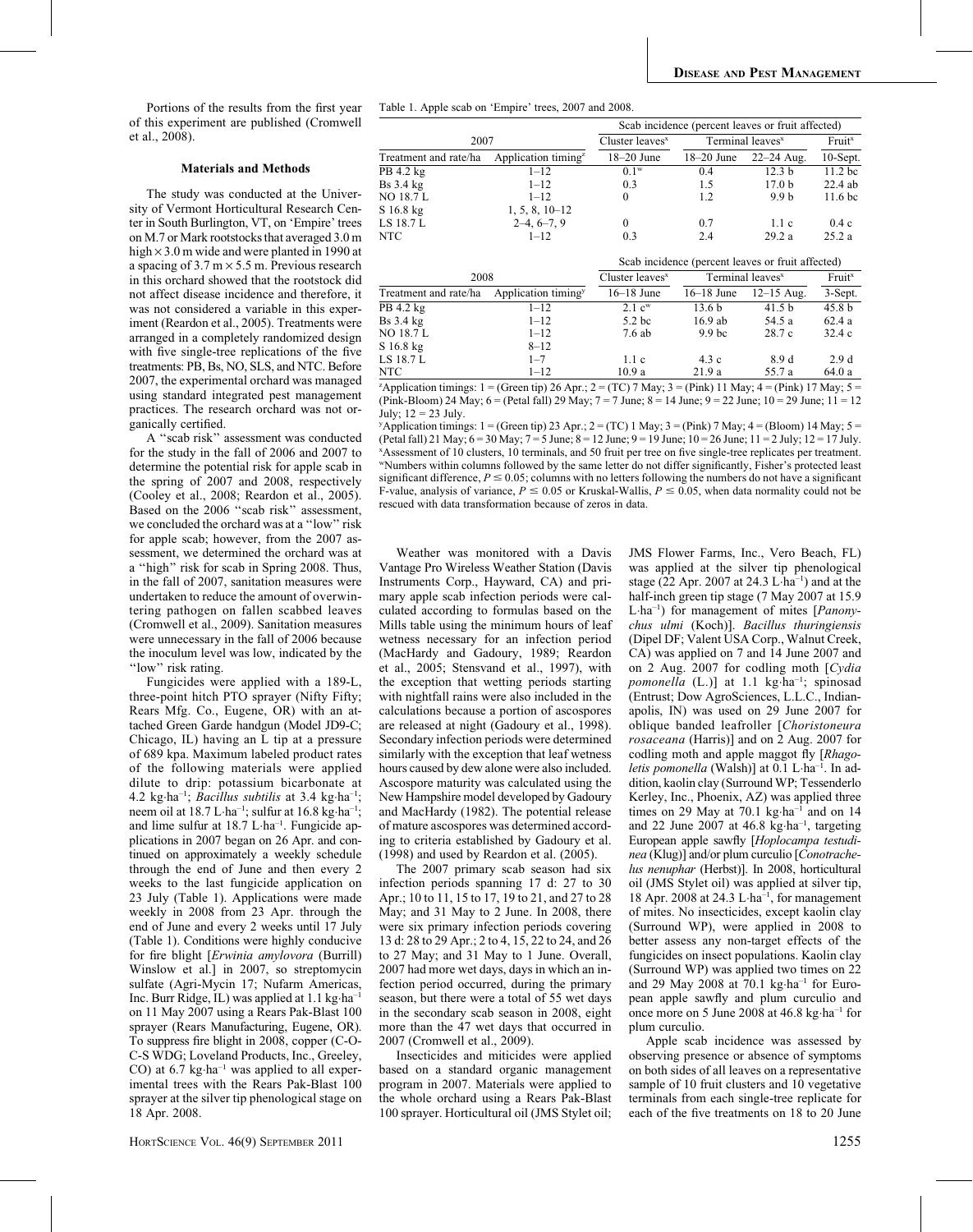2007 and 16 to 18 June 2008. In addition, all the fruit on each cluster was assessed for incidence of damage caused by tarnished plant bug [Lygus lineolaris (Palisot de Beauvois)], European apple sawfly, and plum curculio damage.

Disease assessment of vegetative terminals in August followed the same procedures as in June and was completed on 22 to 24 Aug. 2007 and 12 to 15 Aug. 2008, respectively. The presence of foliar phytotoxicity was recorded for each leaf as non-specific, unidentified necrotic leaf spots. In addition, each leaf evaluated for disease was also observed for the presence of and/or damage from the following arthropod pests: spotted tentiform leafminer [Phyllonorycter blancardella (Fabr.)] or apple blotch leafminer [Phyllonorycter crataegella (Clemens)]; lyonetia leafminer [Lyonetia prunifoliella (Hübner)]; green apple aphid (Aphis pomi); European red mite; two-spotted spider mite [Tetranychus urticae (Koch)]; white apple leafhopper [Typhlocyba pomaria] (McAtee)]; potato leafhopper [Empoasca fabae (Harris)]; and Japanese beetle [Popillia japonica (Newman)]. The presence/absence incidences were also recorded for beneficial insects such as: lady beetle adults and larvae (Coleoptera: Coccinellidae); cecidomyiid larvae (Diptera: Cecidomyiidae); syrphid fly larvae (Diptera: Syrphidae); and chrysopid eggs (Neuroptera: Chrysopidae).

Because this experiment was initially designed with disease management as a priority, only foliage free of both disease and arthropods were recorded in the first year. However, after initial observations indicated there may be differences among the treatments, foliage free of only arthropods and their damage was recorded separately in the second year of the study. Therefore, leaves with no evidence of pests or pest damage were recorded as free of arthropod damage during assessments in 2008 to see overall insecticidal activity of alternatives without standard insecticide applications.

In early September of each year of the study, a target number of 50 fruit per tree, chosen arbitrarily from a representative sample of all harvested fruit, was assessed for apple scab. Presence or absence of physiological maladies such as phytotoxicity (i.e., purple and cracked apple skin), russet, and lenticel blackening (dark discoloration surrounding the lenticels) were also recorded. For some trees with low fruit set, fewer than 50 fruit per tree were evaluated.

The harvest samples were also evaluated for arthropod damage. The presence of damage from the following insects was assessed: plum curculio; tarnished plant bug; apple maggot fly; stink bug (Hemiptera: Pentatomidae); European apple sawfly; internal Lepidoptera, which includes damage from codling moth, oriental fruit moth [Grapholita molesta (Busck)], and lesser appleworm [Grapholita prunivora (Walsh)]; and surface Lepidoptera.

Data obtained were subjected to analysis of variance and significant differences between means were determined by Fisher's protected least significant difference test ( $P \leq$ 

0.05) (SAS Institute, 2002). When necessary, incidence data were transformed using the arcsine square root. In treatments with very low or no incidence for different variables, data could not be normalized and significance was determined by the non-parametric Kruskal-Wallis test ( $P \le 0.05$ ) (SAS Institute, 2002).

#### Results

In 2007, the SLS treatment provided effective management of apple scab with lesions evident on only 1.1% of the leaves in August and 0.4% of the fruit at harvest (Table 1). There were no significant differences among treatments in scab incidence on the cluster or terminal leaves in June. All of the alternative fungicides had significantly less foliar scab in August than the NTC but significantly more scab than the SLS treatment. On the fruit, the PB and NO treatments showed some activity against apple scab compared with the NTC trees; the percentages of fruit with scab at harvest were 11.2% and 11.6%, respectively, both of which were less than the NTC and comparable to the SLS treatment.

Overall, the incidence of scab was much higher in 2008. The PB and Bs treatments had less scab on the cluster leaves in June than the NTC and were comparable to the SLS treatment (Table 1). On the terminal leaves in June, the SLS treatment had the lowest numerical incidence of scab, although it was not significantly different from incidence in the NO treatment. The NO treatment provided better management of apple scab than the NTC and the other alternatives based on evaluations of leaves in August and fruit at harvest. The PB

treatment had less scab than the NTC but more than the NO-treated trees in August and at harvest. The SLS treatment had less scab than any of the other treatments with only 8.9% of the leaves in August and 2.9% of the fruit with lesions at harvest. Scab incidences on terminals and fruit in the Bs-treated trees were not different from those on the NTC trees.

The mite populations were much higher in 2007 than in 2008 (Table 2). In 2007, there were no differences among the treatments for either European red mites or two-spotted spider mites. In 2008, no difference was detected for European red mites among the treatments; however, there was a difference in the incidence of two-spotted spider mites with the SLS treatment having the highest incidence.

In 2007, there were no differences among treatments for any of the insect-related observations except that the Bs-treated trees had more leaves with potato leafhopper damage than the NTC (Table 3). In 2008, the only difference among treatments was in the incidence of white apple leafhoppers, with the Bs and PB treatments having more than the NTC trees although there was not a detectable difference in white apple leafhopper damage.

There was more plum curculio damage in June 2007 on the fruitlets in the Bs treatment than any other treatment, including the NTC (Table 3). There were no differences among the treatments in fruitlets damaged by tarnished plant bug or European apple sawfly. In June 2008, there were no differences among treatments in the fruitlet assessment (Table 3). However, in both 2007 and 2008, the Bs treatment had the highest numerical incidence of plum curculio damage, although it was not

Table 2. Incidence of mites on 'Empire' terminal leaves, 2007 and 2008.

|                       |                                              |                                            | Mite incidence (percent leaves affected) |  |
|-----------------------|----------------------------------------------|--------------------------------------------|------------------------------------------|--|
| 2007                  |                                              | Terminal leaves, 22-24 Aug. <sup>x</sup>   |                                          |  |
| Treatment and rate/ha | Application timing <sup><math>z</math></sup> | European red mites                         | Two-spotted spider mites                 |  |
| PB 4.2 kg             | $1 - 12$                                     | $45.3^{\rm w}$                             | 36.7                                     |  |
| $Bs$ 3.4 $kg$         | $1 - 12$                                     | 70.5                                       | 33.3                                     |  |
| <b>NO 18.7 L</b>      | $1 - 12$                                     | 60.9                                       | 31.1                                     |  |
| S 16.8 kg             | $1, 5, 8, 10-12$                             |                                            |                                          |  |
| LS 18.7 L             | $2-4, 6-7, 9$                                | 48.2                                       | 63.4                                     |  |
| <b>NTC</b>            | $1 - 12$                                     | 65.9                                       | 34.3                                     |  |
|                       |                                              |                                            | Mite incidence (percent leaves affected) |  |
| 2008                  |                                              | Terminal leaves, $12-15$ Aug. <sup>x</sup> |                                          |  |
| Treatment and rate/ha | Application timing <sup>y</sup>              | European red mites                         | Two-spotted spider mites                 |  |
| PB 4.2 kg             | $1 - 12$                                     | $4.8^v$                                    | 3.6 <sub>b</sub>                         |  |
| $Bs$ 3.4 $kg$         | $1 - 12$                                     | 2.9                                        | 1.0 <sub>bc</sub>                        |  |
| <b>NO 18.7 L</b>      | $1 - 12$                                     | 3.2                                        | 0c                                       |  |
| $S$ 16.8 kg           | $8 - 12$                                     |                                            |                                          |  |
| LS 18.7 L             | $1 - 7$                                      | 3.9                                        | 8.7 a                                    |  |

NTC  $1-12$  7.1 0.8 b  $\alpha$ Application timings: 1 = (Green tip) 26 Apr.; 2 = (TC) 7 May; 3 = (Pink) 11 May; 4 = (Pink) 17 May; 5 = (Pink-Bloom) 24 May; 6 = (Petal fall) 29 May; 7 = 7 June; 8 = 14 June; 9 = 22 June; 10 = 29 June; 11 = 12 July:  $12 = 23$  July.

 $y$ Application timings: 1 = (Green tip) 23 Apr.; 2 = (TC) 1 May; 3 = (Pink) 7 May; 4 = (Bloom) 14 May; 5 = (Petal fall) 21 May;  $6 = 30$  May;  $7 = 5$  June;  $8 = 12$  June;  $9 = 19$  June;  $10 = 26$  June;  $11 = 2$  July;  $12 = 17$  July. x Assessment of 10 terminals per tree on five single-tree replicates per treatment.

wColumns with no letters following the numbers do not have a significant F-value, analysis of variance,  $P \le 0.05$  or Kruskal-Wallis,  $P \le 0.05$ , when data normality could not be rescued with data transformation because of zeros in data.

v Numbers within columns followed by the same letter do not differ significantly, Kruskal-Wallis pairwise comparison,  $P \le 0.05$ ; the column with no letters following the numbers does not have a significant F-value, analysis of variance,  $P \le 0.05$ .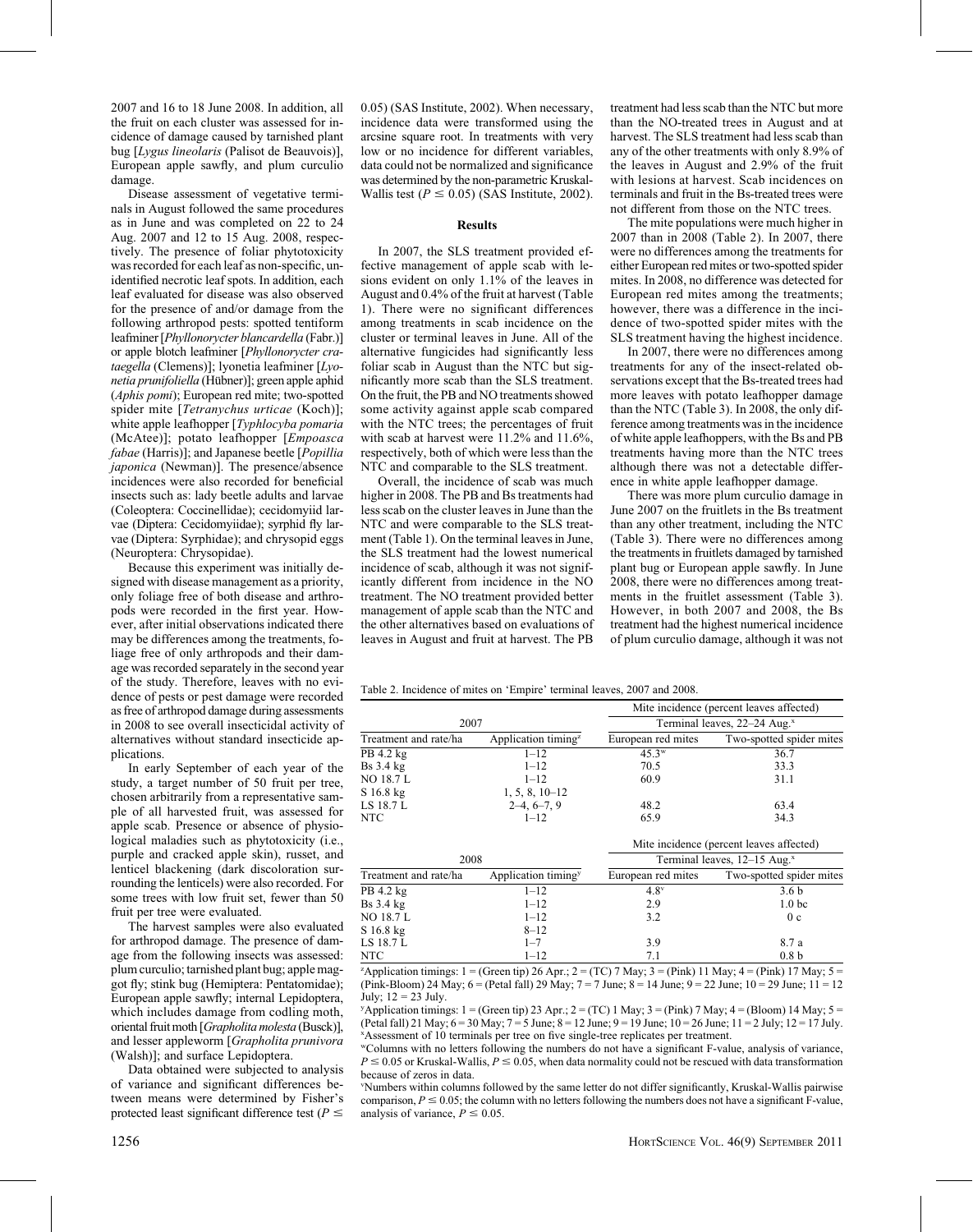| Table 3. Insect pest incidence on 'Empire' trees, 2007 and 2008. |  |  |
|------------------------------------------------------------------|--|--|
|------------------------------------------------------------------|--|--|

|                        |                                     |             |                                          |            |                      | Insect pest incidence (percent leaves, fruitlets, or fruit affected) |                              |                        |  |  |
|------------------------|-------------------------------------|-------------|------------------------------------------|------------|----------------------|----------------------------------------------------------------------|------------------------------|------------------------|--|--|
|                        |                                     |             | Terminal leaves, 22–24 Aug. <sup>x</sup> |            |                      | Fruitlets, 18–20 June <sup>x</sup>                                   | Fruit, 10 Sept. <sup>x</sup> |                        |  |  |
| Treatment              | 2007<br>Application                 | White apple | White apple<br>leafhopper                | Potato     | Potato<br>leafhopper | Plum curculio                                                        | Plum curculio                | Surface<br>Lepidoptera |  |  |
| and rate/ha            | $t$ iming <sup><math>z</math></sup> | leafhopper  | damage                                   | leafhopper | damage               | damage                                                               | damage                       | damage                 |  |  |
| $\overline{PB}$ 4.2 kg | 1–12                                | $0.9^w$     |                                          | 2.8        | 1.8ab                | 2.0 <sub>b</sub>                                                     | 5.2                          | 22.0                   |  |  |
| $Bs$ 3.4 $kg$          | $1 - 12$                            | 0.7         |                                          | 3.4        | 3.0a                 | 9.2a                                                                 | 8.4                          | 26.4                   |  |  |
| NO 18.7 L              | $1 - 12$                            | 0.6         |                                          | 1.6        | 1.1 <sub>b</sub>     | 1.0 <sub>b</sub>                                                     | 5.6                          | 10.0                   |  |  |
| $S$ 16.8 kg            | $1, 5, 8, 10-12$                    |             |                                          |            |                      |                                                                      |                              |                        |  |  |
| LS 18.7 L              | $2-4, 6-7, 9$                       | 0.3         |                                          | 0.9        | 0.6 <sub>b</sub>     | 0 <sub>b</sub>                                                       | 1.6                          | 16.4                   |  |  |
| <b>NTC</b>             | 1–12                                | 0.9         |                                          | 3.3        | 1.2 b                | 2.0 <sub>b</sub>                                                     | 8.4                          | 21.6                   |  |  |

|                          |                        |                           |                                          |                      |                      | Insect pest incidence (percent leaves, fruitlets, or fruit affected) |                         |                       |  |  |
|--------------------------|------------------------|---------------------------|------------------------------------------|----------------------|----------------------|----------------------------------------------------------------------|-------------------------|-----------------------|--|--|
|                          |                        |                           | Terminal leaves, 12–15 Aug. <sup>x</sup> |                      |                      | Fruitlets, 16–18 June <sup>x</sup><br>Fruit, 3 Sept. <sup>x</sup>    |                         |                       |  |  |
|                          | 2008                   |                           | White apple                              |                      | Potato               |                                                                      |                         | Surface               |  |  |
| Treatment<br>and rate/ha | Application<br>timingy | White apple<br>leafhopper | leafhopper<br>damage                     | Potato<br>leafhopper | leafhopper<br>damage | Plum curculio<br>damage                                              | Plum curculio<br>damage | Lepidoptera<br>damage |  |  |
| PB 4.2 kg                | 1–12                   | $1.8~\mathrm{ab}^v$       | 5.6                                      | 2.8                  | 7.8                  | 6.0                                                                  | $16.1$ bc <sup>u</sup>  | 55.0 a                |  |  |
| $Bs$ 3.4 $kg$            | $1 - 12$               | 2.7a                      | 8.0                                      | 1.3                  | 6.4                  | 23.3                                                                 | 39.2a                   | $44.0$ ab             |  |  |
| NO 18.7 L                | 1–12                   | $1.3$ abc                 | 3.1                                      | 2.0                  | 10.0                 | 10.0                                                                 | $30.0$ ab               | 28.0c                 |  |  |
| $S$ 16.8 kg              | $8 - 12$               |                           |                                          |                      |                      |                                                                      |                         |                       |  |  |
| LS 18.7 L                | 1–7                    | 0.6 <sub>b</sub>          | 1.6                                      | 3.4                  | 4.7                  | 4.7                                                                  | 13.8c                   | 57.7 a                |  |  |
| <b>NTC</b>               | $1 - 12$               | 0.3c                      | 3.0                                      | 2.4                  | 9.2                  | 13.0                                                                 | 23.6 <sub>bc</sub>      | 40.0 <sub>bc</sub>    |  |  |

 ${}^{z}$ Application timings: 1 = (Green tip) 26 Apr.; 2 = (TC) 7 May; 3 = (Pink) 11 May; 4 = (Pink) 17 May; 5 = (Pink-Bloom) 24 May; 6 = (Petal fall) 29 May; 7 = 7 June;  $8 = 14$  June;  $9 = 22$  June;  $10 = 29$  June;  $11 = 12$  July;  $12 = 23$  July.

 $\gamma$ Application timings: 1 = (Green tip) 23 Apr.; 2 = (TC) 1 May; 3 = (Pink) 7 May; 4 = (Bloom) 14 May; 5 = (Petal fall) 21 May; 6 = 30 May; 7 = 5 June; 8 = 12 June;  $9 = 19$  June;  $10 = 26$  June;  $11 = 2$  July;  $12 = 17$  July.

x Assessment of 10 terminals, individual fruit on 10 fruit clusters, and 50 fruit per tree on five single-tree replicates per treatment.

"Columns with no letters following the numbers do not have a significant F-value, analysis of variance,  $P \le 0.05$  or Kruskal-Wallis,  $P \le 0.05$ , when data normality could not be rescued with data transformation because of zeros in data; numbers within the column followed by the same letter do not differ significantly, Fisher's protected least significant difference,  $P \le 0.05$ .

'Numbers within the column followed by the same letter do not differ significantly, Kruskal-Wallis pairwise comparison,  $P \le 0.05$ ; columns with no letters following the numbers do not have a significant F-value, analysis of variance,  $P \le 0.05$  or Kruskal-Wallis,  $P \le 0.05$ , when data normality could not be rescued with data transformation because of zeros in data.

"Numbers within the column followed by the same letter do not differ significantly, Fisher's protected least significant difference,  $P \le 0.05$ .

Table 4. Incidence of foliage and fruit free of arthropod pests and their damage on 'Empire' trees, 2007 and 2008.

|                  |                              | Incidence free of arthropod and damage (percent leaves or fruit affected) |                   |  |  |
|------------------|------------------------------|---------------------------------------------------------------------------|-------------------|--|--|
| Treatment        | Terminal leaves <sup>z</sup> | Fruit <sup>z</sup>                                                        |                   |  |  |
| and rate/ha      | $12-15$ Aug. 2008            | 10 Sept. 2007                                                             | 3 Sept. 2008      |  |  |
| PB 4.2 kg        | 50.7 $b^{y}$                 | 52.8 <sub>b</sub>                                                         | 19.6 <sub>b</sub> |  |  |
| $Bs$ 3.4 $kg$    | 51.1 ab                      | 45.6 <sub>b</sub>                                                         | 20.0 <sub>b</sub> |  |  |
| NO 18.7 L        | 60.3a                        | 77.1a                                                                     | 37.6a             |  |  |
| $S$ 16.8 kg      |                              |                                                                           |                   |  |  |
|                  | 35.1c                        | 59.6 ab                                                                   | 17.5 <sub>b</sub> |  |  |
|                  | 55.8 ab                      | 50.8 <sub>b</sub>                                                         | 26.0 <sub>b</sub> |  |  |
| LS 18.7 L<br>NTC |                              |                                                                           |                   |  |  |

<sup>z</sup>Assessment of 10 terminals, and 50 fruit per tree on five single-tree replicates per treatment. y Numbers within the column followed by the same letter do not differ significantly, Fisher's protected least significant difference,  $P \le 0.05$ .

statistically different from the other treatments in either year.

At the 2007 harvest, there were no differences among treatments in damage from plum curculio, tarnished plant bug, European apple sawfly, apple maggot fly, or internal and surface Lepidoptera species (Table 3). Results for 2008 were similar except that treatments affected the incidence of damage from plum curculio and surface Lepidoptera in 2008 (Table 3). The Bs-treated fruit had a higher incidence of plum curculio damage than the SLS, PB, and NTC fruit. The percent of fruit damage by surface Lepidoptera was higher in trees treated with PB or SLS than the NTC. There were no differences among the treatments for the incidence of stink bug damage in 2008, the only year that data were collected (Table 3).

The percent of leaves free of all arthropod pests and their damage was assessed in 2008 (Table 4). The SLS treatment had the lowest percentage of leaves free of arthropods and their damage, having less than the NTC trees.

The NO treatment had significantly higher percentage of fruit free of insect damage than the other alternatives and the non-treated control in 2007 (Table 4). This was also seen in 2008, in which the NO treatment had more fruit free of insect damage compared with other treatments.

There were no differences among the treatments in the incidence of the beneficial syrphid fly larvae, chrysopid eggs, cecidomyiid larvae, or lady bug insect populations in either year of the study, but the observed incidence never exceeded 1% (data not shown).

In 2007, the SLS-treated fruit had phytotoxic burns (sunken, and often cracked, discolored skin) observed on 8.8% of the fruit, more than any of the other treatments (Table

5). There was also more russeting on fruit that received the SLS treatment. These burns and russeting reduced fruit quality. No fruit had phytotoxic burns in 2008; however, there was more russeting in the NO treatment than the other alternatives and the NTC (Table 5). The amount of russeting on NO-treated apples was not different from the SLS-treated apples. The Bs treatment resulted in an indirect phytotoxicity on the fruit with significantly more fruit with lenticel blackening {which may be an early symptom of black rot [Botryosphaeria obtusa (Schwein) Shoemaker]} than all other treatments in 2008 (Table 5). The NO treatment resulted in foliar phytotoxicity with more necrotic leaf spots than trees treated with Bs, SLS, and the NTC in 2007 and more than all other treatments in 2008 (Table 5).

#### Discussion

The overall incidence of scab was much higher in 2008, possibly because of two factors: 1) there was more overwintering inoculum, as indicated by a ''high scab risk'' rating in Fall 2007; and 2) there were more secondary infection periods as a result of the wet summer weather. In both years, the SLS treatment was the most effective against foliar scab at the end of each growing season and controlled fruit scab better than other treatments, except that the PB and NO treatments provided comparable levels of fruit scab control in 2007. In both years, the alternative treatments showed some activity against apple scab but did not provide acceptable control.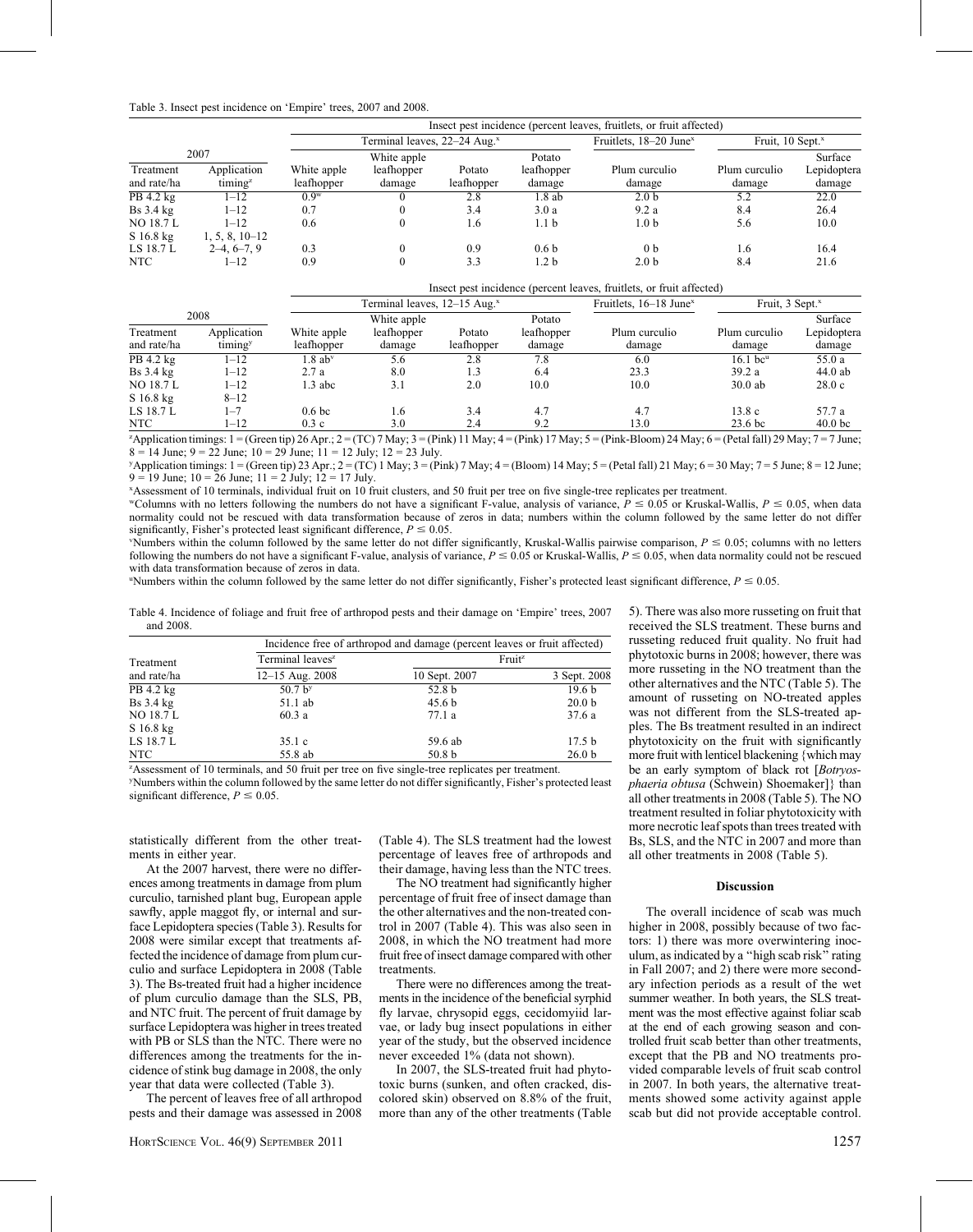| Table 5. Phytotoxic effects of treatments on 'Empire' trees, 2007 and 2008. |  |  |  |  |  |
|-----------------------------------------------------------------------------|--|--|--|--|--|
|-----------------------------------------------------------------------------|--|--|--|--|--|

|                          | 2007                               |                                                   | Fruit, 10 Sept. <sup>x</sup> |                                                       | Terminal leaves, 22-24 Aug. <sup>x</sup>             |
|--------------------------|------------------------------------|---------------------------------------------------|------------------------------|-------------------------------------------------------|------------------------------------------------------|
| Treatment<br>and rate/ha | Application<br>timing <sup>z</sup> | Percent phytotoxic<br>burn incidence <sup>w</sup> | Percent russet<br>incidence  | Percent lenticel<br>blackening incidence <sup>v</sup> | Percent necrotic leaf<br>spot incidence <sup>u</sup> |
| PB 4.2 kg                | $1 - 12$                           | 0 b <sup>t</sup>                                  | 0.4 <sub>b</sub>             |                                                       | 35.3a                                                |
| $Bs$ 3.4 $kg$            | $1 - 12$                           | 0 <sub>b</sub>                                    | 0 <sub>b</sub>               | 1.6                                                   | 22.4 <sub>b</sub>                                    |
| <b>NO 18.7 L</b>         | $1 - 12$                           | 0 <sub>b</sub>                                    | 0.4 <sub>b</sub>             | 1.2                                                   | 36.7 a                                               |
| S 16.8 kg                | $1, 5, 8, 10-12$                   |                                                   |                              |                                                       |                                                      |
| LS 18.7 L                | $2-4, 6-7, 9$                      | 8.8 a                                             | 5.2 a                        | 4.8                                                   | 19.5 <sub>b</sub>                                    |
| NTC                      | $1 - 12$                           | 0 <sub>b</sub>                                    | 0.4 <sub>b</sub>             | $\mathbf{0}$                                          | 16.9 <sub>b</sub>                                    |
|                          | 2008                               |                                                   | Fruit, 3 Sept. <sup>x</sup>  |                                                       | Terminal leaves, $12-15$ Aug. <sup>x</sup>           |
| Treatment<br>and rate/ha | Application<br>timing <sup>y</sup> | Percent phytotoxic<br>burn incidence <sup>w</sup> | Percent russet<br>incidence  | Percent lenticel<br>blackening incidence <sup>v</sup> | Percent necrotic leaf<br>spot incidence <sup>u</sup> |
| PB 4.2 kg                | $1 - 12$                           | O <sup>s</sup>                                    | 3.5 <sub>b</sub>             | 6.1 <sub>b</sub>                                      | 19.6 <sub>b</sub>                                    |
| $Bs$ 3.4 $kg$            | $1 - 12$                           |                                                   | 2.0 <sub>b</sub>             | 12.4a                                                 | 15.8 bc                                              |
| <b>NO 18.7 L</b>         | $1 - 12$                           | $\theta$                                          | 8.8 a                        | 5.2 <sub>bc</sub>                                     | 32.6a                                                |
| S 16.8 kg                | $8 - 12$                           |                                                   |                              |                                                       |                                                      |
| LS 18.7 L                | $1 - 7$                            | $\theta$                                          | $5.0$ ab                     | 0 <sub>c</sub>                                        | 11.9c                                                |
| NTC                      | $1 - 12$                           |                                                   | 1.2 b                        | 3.6 <sub>bc</sub>                                     | 18.1 <sub>b</sub>                                    |

 ${}^{z}$ Application timings: 1 = (Green tip) 26 Apr.; 2 = (TC) 7 May; 3 = (Pink) 11 May; 4 = (Pink) 17 May; 5 = (Pink-Bloom) 24 May; 6 = (Petal fall) 29 May; 7 = 7 June;  $8 = 14$  June;  $9 = 22$  June;  $10 = 29$  June;  $11 = 12$  July;  $12 = 23$  July.

 $\gamma$ Application timings: 1 = (Green tip) 23 Apr.; 2 = (TC) 1 May; 3 = (Pink) 7 May; 4 = (Bloom) 14 May; 5 = (Petal fall) 21 May; 6 = 30 May; 7 = 5 June; 8 = 12 June;  $9 = 19$  June;  $10 = 26$  June;  $11 = 2$  July;  $12 = 17$  July.

x Assessment of 50 fruit, and 10 terminals per tree on five single-tree replicates per treatment.

wPhytotoxic burn = cracked, often sunken, discolored skin.

VLenticel blackening = black discoloration around lenticels on skin; possible early symptom of black rot [Botryosphaeria obtusa (Schwein) Shoemaker]. u Necrotic leaf spot = non-specific, unidentified necrotic leaf spots.

'Numbers within columns followed by the same letter do not differ significantly, Kruskal-Wallis pairwise comparison,  $P \le 0.05$ ; columns with no letters following the numbers do not have a significant F-value, analysis of variance,  $P \le 0.05$  or Kruskal-Wallis,  $P \le 0.05$ , when data normality could not be rescued with data transformation because of zeros in data.

Numbers within columns followed by the same letter do not differ significantly, Fisher's protected least significant difference,  $P \le 0.05$ .

In 2008, the NO and PB treatments resulted in less fruit scab at the end of the growing season than the Bs treatment with the latter being no better than the NTC.

Although potassium bicarbonate showed activity against apple scab under Vermont conditions, it was not as effective as the sulfur/ lime sulfur treatment, which is similar to results of previous studies (Jamar et al., 2008, 2010; Jamar and Lateur, 2007; Tamm et al., 2006). Tamm et al. (2006), in a study in Switzerland, showed potassium bicarbonate-controlled apple scab as well as a wettable sulfur treatment. A study in Belgium showed a potassium bicarbonate treatment resulted in significantly less foliar and fruit scab than a water control and provided scab control comparable to a wettable elemental sulfur treatment (Jamar et al., 2008). However, sulfur is a less effective scab fungicide compared with lime sulfur, therefore indicating potassium bicarbonate has some activity but could not successfully be used alone in a fungicide program. In a second Belgium study, a potassium bicarbonate treatment significantly reduced apple scab incidence and severity on fruit compared with water control treatments (Jamar and Lateur, 2007). The results of this Vermont study similarly show potassium bicarbonate was better than no fungicide treatment but was not the most effective option for apple scab management. Under the conditions of a study conducted in Pennsylvania, a potassium bicarbonate program was comparable to a sulfur/lime sulfur program for the management of apple scab in an organic alternative fungicide trial (Travis et al., 2005). This greater effectiveness of potassium bicarbonate could be attributed to reduced disease pressure and/or fungicide

application timing in relation to infection periods.

Apparently no studies examining the effects of neem oil against apple scab have been published. Moline and Locke (1993) showed neem oil had some fungicidal activity toward select postharvest apple decay fungi such as Botrytis cinera (pers.) ex Fr. (gray mold) and Glomerella cingulata (Ston.) Spauld. & Schrenk. (bitter rot) but was not effective against Penicillium expansum Thom. (blue mold rot). As part of a broader assessment of sulfur/lime sulfur and alternative fungicides against other apple diseases, Cromwell et al. (2009) evaluated fruit rots at harvest and found no differences between the neem oil treatment and the other treatments, including the nontreated control, in either year.

The research from this Vermont study verifies past research showing that Bacillus subtilis does not provide suitable management of apple scab (Palm et al., 2002; Travis et al., 2005; Yoder et al., 2005). Furthermore, data from this study show that applications of Bs can have adverse, non-target impacts in that it exacerbated plum curculio damage in both years and potato leafhopper damage in 2007. In addition, the fruit from Bs-treated trees had significantly more lenticel blackening than trees treated with SLS, PB, or NO and NTC trees. Further research is necessary to provide insight into the reasons for these results.

Overall, none of the alternatives evaluated in this study were as effective for controlling apple scab as the standard SLS fungicide program. In 2008, the NO treatment performed better than the other alternatives in management of foliar and fruit scab in August and September, respectively. The NO treatment

had significantly more fruit without insect damage at harvest than the other alternatives and the NTC in 2007 and more than all treatments in 2008. This beneficial non-target effect can be attributed to the insecticidal properties of neem oil. Neem oil (Trilogy) is marketed as a fungicide/insecticide/miticide so it was expected to suppress insects. Percentages of fruit free of insect damage were higher in 2007 presumably because additional insecticide applications of Bacillus thuringiensis(Dipel DF) and spinosad (Entrust) were used in 2007, whereas only kaolin clay (Surround WP) was applied in 2008. However, with no other insecticides used in 2008, the insect management from the NO treatment was not commercially acceptable. Although these results suggest that neem oil alone is not an effective insect management program in apples, the change in insecticide protocol from 2007 to 2008 means further studies are needed to confirm these non-target effects.

Both the SLS and NO treatments had disadvantages such as phytotoxic burning and/ or russeting of the fruit. The burns observed in 2007 on the SLS-treated fruit may have been caused by the high rate of lime sulfur (2%) applied 7 June 2007 when the next day's temperatures reached 32.1 °C. However, similar hot temperatures followed lime sulfur applications in 2008, and no phytotoxic effects resulted, which suggests a combination of conditions such as slow drying and high humidity may have caused the injury in 2007. Past research in New York has found summer sprays of lime sulfur can cause injury to both fruit and foliage (Gloyer, 1933). Using a reduced rate of lime sulfur, or a sulfur application, could have potentially reduced the phytotoxicity,